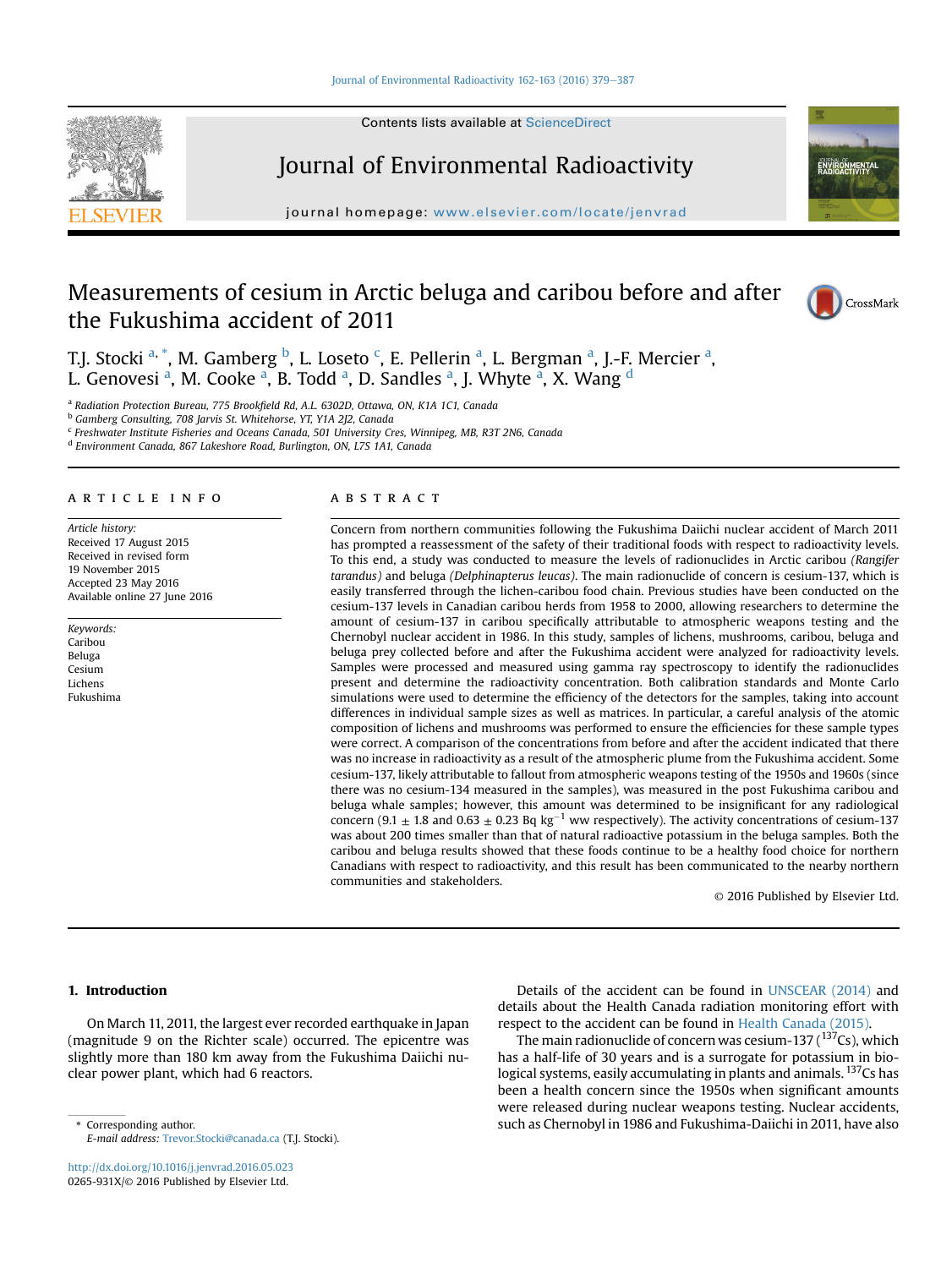been sources of  $^{137}$ Cs in the environment. Cesium-134 ( $^{134}$ Cs), which is also released into the environment from nuclear accidents but has a relatively short half-life (~2 years) is a useful indicator of recent inputs of Cs into the environment. Because the measurements in this study were performed within a reasonable time (well within 5 half-lives) after the Fukushima accident, it is possible to attribute 137Cs to the accident based on the presences of a proportional quantity of <sup>134</sup>Cs. Conversely, the absence of <sup>134</sup>Cs in the samples indicates that <sup>137</sup>Cs in samples is the result of earlier environmental releases.

The amount of <sup>137</sup>Cs released to the atmosphere between March 12, 2011 and April 6, 2011, is estimated to be 9.66 PBq or approximately 20% of the release from Chernobyl. The estimated source term also includes 11.3 PBq of 134Cs ([WHO, 2012](#page-8-0)). According to recent estimates [\(Health Canada, 2015\)](#page-7-0), relatively little contamination was deposited in the Canadian Arctic (1–10 Bq  $m^{-2}$  for  $137Cs$ ).

Following the Fukushima Daiichi nuclear accident in March 2011, northern Canadians expressed concern about the levels of radioactive contaminants in important traditional foods. Therefore, a study was conducted to measure the levels of radionuclides in Arctic caribou (Rangifer tarandus) and beluga whale (Delphinapterus leucas).

## 1.1. Other sources of radiocesium in the environment

### 1.1.1. Radiocesium from nuclear weapons fallout

According to UNSCEAR, weapons testing contributed a total 960 PBq of <sup>137</sup>Cs into the atmosphere (Annex E, Section [2,](#page-2-0) subsection J of [UNSCEAR, 1982\)](#page-8-0). Atmospheric nuclear weapons testing started in 1945 and, for the most part, ended in 1963 with the signing of the Partial Test Ban Treaty, at which time the US and the Soviet Union stopped atmospheric tests. Despite the limited nuclear weapons testing since the signing of the Partial Test Ban Treaty, the largest input of radiocesium to the environment occurred in the 1950s and 1960s. Approximately 1 EBq (1000 PBq) of 137Cs was released to the biosphere during this time, with 90% of it being produced by atmospheric testing [\(NCRP 154, 2007;](#page-8-0) [UNSCEAR, 1982](#page-8-0)).

### 1.1.2. The Chernobyl accident (1986)

In addition to the fallout from atmospheric nuclear tests, fallout from the nuclear accident in Chernobyl on April 26, 1986 also reached the Canadian Arctic. The amount of <sup>137</sup>Cs released from the Chernobyl accident was determined to be 54 PBq according to the 1995 estimates in [Eisenbud and Gesell \(1997\).](#page-7-0) This amount of <sup>137</sup>Cs is about 6% of that released to the environment by all atmospheric weapons tests combined. While the accident also expelled other radioisotopes into the atmosphere, most of these additional isotopes were short lived and were undetectable after a few months. After the Chernobyl accident, increased levels of  $^{137}Cs$  and  $^{134}Cs$ were found in caribou, lichens, and reindeer throughout the northern hemisphere [\(Åhman and Åhman \(1994\)](#page-7-0), [Aarkrog et al.](#page-7-0) [\(2000\), Strandberg \(1997\), P](#page-7-0) [alsson et al. \(1994\), Taylor et al.](#page-7-0) [\(1988\), Macdonald et al. \(2007\)\)](#page-7-0). 134Cs was measured in muscle samples of Canadian caribou herds with a mean concentration between 20 and 32 Bq/kg [\(Macdonald et al., 2007\)](#page-8-0). This amount of  $134Cs$  was used to estimate the amount of  $137Cs$  in the caribou attributed to the Chernobyl accident. It was estimated that, on average, 20% of the <sup>137</sup>Cs in the caribou was due to Chernobyl. Mean levels of 134Cs in the Porcupine herd after the Chernobyl accident from 1986 to 1990 were as high as 7.2 Bq  $kg^{-1}$  ([Macdonald et al.,](#page-8-0) [2007\)](#page-8-0); however, these Cs levels from Chernobyl in caribou were well within the limits of applicable standards for food ([Health](#page-7-0) [Canada, 2000; CODEX, 1995](#page-7-0)). The total amount of deposition in Canada of 134,137Cs was 415 TBq ([Health and Welfare Canada, 1987\)](#page-7-0), dividing this by the area of Canada 9.98  $\times$  10<sup>6</sup> km<sup>2</sup>, one estimates the average deposition in Canada as ~42 Bq  $m^{-2}$  from the Chernobyl accident. [Huda et al. \(1988\)](#page-7-0) break this mean ground deposition down to 12 Bq m<sup>-2</sup> of <sup>134</sup>Cs and 30 Bq m<sup>-2</sup> of <sup>137</sup>Cs.

# 1.2. Exposure pathways for radiocesium in the Arctic environment

# 1.2.1. Radiocesium in the caribou food chain

In the Arctic, alkali minerals such as potassium are incorporated into the development of lichen, a symbiotic organism of algae and fungi, where they bioaccumulate. Cs acts as a surrogate for potassium in the environment [\(Nieboer et al., 1978; Hanson 1980\)](#page-8-0). More specifically, the bioaccumulation of  $137$ Cs in lichens is mainly due to the absorption by the fungal partner, in order to satisfy its potas-sium requirements [\(Hofmann et al., 1993](#page-7-0)). The natural concentration of potassium in the Arctic is low [\(Hanson, 1980\)](#page-7-0), which may result in greater Cs bioaccumulation in Arctic lichens. A pathway for  $137$ Cs to enter the human food supply exists considering that, during the winter months, lichen is the primary food source for Arctic caribou and caribou meat is the main source of protein for some northern Canadian residents. Because of this, previous studies have been made on the  $137$ Cs levels in Canadian Arctic caribou herds from 1958 to 2000. By using the ratio of  $137$ Cs to the shorter lived  $134Cs$ , [Macdonald et al. \(2007\)](#page-8-0) were able to determine the amount of 137Cs in caribou that was specifically attributable to the Chernobyl accident and to atmospheric nuclear weapons testing.

In northern ecosystems, biological processes are slow, as exemplified by low turnover rates for vegetation (litter-fall as a proportion to standing crop). This is due to a short growing season and a limited supply of nutrients, moisture and heat energy. Therefore in Arctic environments, man-made contaminants generally endure the dissipation and degradation processes longer than in temperate regions [\(Taylor et al., 1985\)](#page-8-0). In contrast, in southern and temperate zones biological systems have effectively "cleansed" themselves of fallout radioisotopes, through fast biomass throughput and a removal of surface fallout by precipitation into various sinks [\(Taylor et al., 1985\)](#page-8-0). Although in temperate regions the total amount of fallout remains the same after correcting for radioactive decay, the fallout becomes dissipated to lower soil strata or deposited in sediments of lakes and rivers. These locations tend to be out of the reach of the recycling process of the ecosystem ([Svoboda and Taylor, 1979](#page-8-0)). The fact that radionuclide contaminants are more likely to remain accessible in the Arctic ecosystem than in a temperate ecosystem is one of the reasons why the assessment of the caribou food chain is important in this unique environment.

# 1.2.2. Radiocesium in the beluga food chain

Generally, the marine ecosystem concentration of  $137$ Cs is lower than in the terrestrial ecosystem [\(Strand et al., 1998; Avery, 1996\)](#page-8-0). Few studies have been conducted on the measurements of Cs in marine mammals. In these studies, the highest concentration of Cs in marine mammals was measured off the U.K. coast, followed by Lake Baikal (seals); concentrations tend to decrease toward southern sampling points [\(Yoshitome et al., 2003](#page-8-0)). Marine mammals, especially beluga whales are an important food source for Inuit [\(Usher, 2002; Harwood and Smith, 2002](#page-8-0)). Following the Fukushima accident, specific concerns were raised by Inuvialuit (Inuit from the western arctic) hunters who harvest beluga whales from the Eastern Beaufort Sea stock. This stock of whales winters in the Bering Sea and forms large aggregations in the Mackenzie Estuary of the Beaufort Sea in the summer ([Richard et al., 2001;](#page-8-0) [Hauser et al., 2014\)](#page-8-0). To date there are no known published reports on radionuclide levels in beluga whales circumpolarly.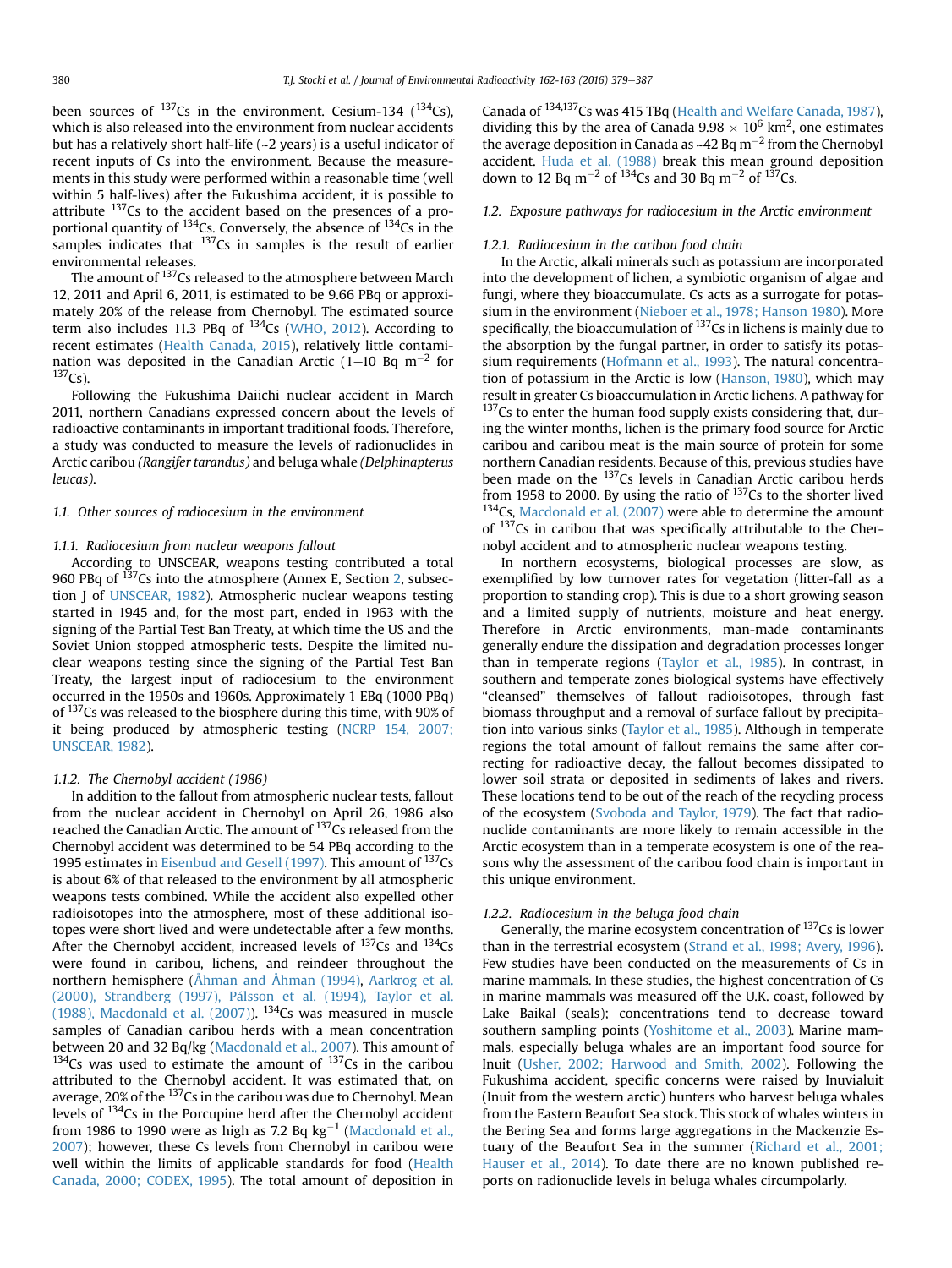<span id="page-2-0"></span>There are two ways to model radioactivity in the marine food web, the concentration factor approach (this is the steady state approach); and the dynamic food chain and uptake model which targets tissues and organs and takes into account competition between ions in marine water (Rudie [Heling,](#page-7-0) private communication). For the purpose of this work, we will be considering the concentration factor approach.

# 2. Material and methods

# 2.1. Samples

Porcupine caribou muscle samples were obtained from an ongoing contaminant monitoring program based in Old Crow, Yukon. Lichens (Cladina rangiferina and Flavocetraria cucullata) and mushrooms (Russola sp. and Lactarius sp.) were collected from the Porcupine caribou wintering area near Chapman Lake in central Yukon. Pre Fukushima samples were archived at  $-50$  °C until analyzed for this study. Collection dates are specified in Table 1. Note that no pre Fukushima lichen samples were collected.

The beluga and potential beluga prey samples were obtained for analysis of both source and exposure to the predator beluga. Beluga samples were obtained from the Hendrickson Island beluga monitoring program (see Fig. 1). While belugas from the Eastern Beaufort Stock summer aggregate throughout the Mackenzie Estuary [\(Harwood et al., 2014](#page-7-0)), the samples for the study were specifically obtained from the Hendrickson Island monitoring program. This stock winters in the Bering Sea from December to April, where they are more likely to be affected by the radioactive plume from the Fukushima-Daiichi site that is being dispersed in the Pacific Ocean. A fist-sized sample of muscle was taken from the dorsal region and was frozen at  $-20$  °C until further analysis. The details of the sampling procedure can be found in [Loseto et al.](#page-8-0) [\(2015\).](#page-8-0)

The beluga prey samples were obtained from a fish sampling program at Shingle Point in Shallow Bay within the Mackenzie Estuary (just northwest of Inuvik in Fig. 1) where beluga aggregate for the summer ([Harwood et al., 2014\)](#page-7-0). Fish species were selected to cover a range of feeding and life histories that may provide insight into both variation among species and exposure to belugas. The beluga prey samples included arctic cisco (Coregonus autumnalis), inconnu (Stenodus leucichthys), lake whitefish (Coregonus clupeaformis), broad whitefish (Coregonus nasus), long nosed sucker (Catostomus catostomus), saffron cod (Eleginus gracilis), least cisco (Coregonus sardinella), and starry flounder (Platichthys stellatus). It should be noted that samples of Arctic cod (Boreogadis saida), which are thought to be a critical component of the beluga diet ([Loseto et al., 2009](#page-7-0)), were not available.

In both cases of the caribou and the beluga samples, sampling timing and location is very dependent on the hunters, the samples were donated as part of the hunters' usual hunting pattern. The general location of these samples was two most westerly populations of these animals in Canada.

Unlike the atmospheric transport of Cs to the Arctic, which can occur over a period of a couple of weeks, the transport of



Fig. 1. The beluga migration pattern of the beluga under study and the location of the sampling program. Hendrickson Island (sampling location) is indicated in the zoomed in square which is located just north of Inuvik in the larger map.

radionuclides in the ocean is a slow process. At this point in time it is unclear when the plume of radioactivity from Fukushima will arrive in the Arctic Ocean, although there have been estimates of the ocean plume dispersion from Fukushima. [Rossi et al. \(2013\)](#page-8-0) have estimated that only a small amount of <sup>137</sup>Cs will enter the Bering Strait into the Arctic. A recent study by [Smith et al. \(2015\)](#page-8-0) has shown that 134Cs from Fukushima had reached 1500 km west of British Columbia by June 2012. By June 2013, this signal had spread onto the Canadian continental shelf in the Pacific. That study also reported results from the CCGS Louis S. St. Laurent in the Beaufort Sea, in September 2012, which only found  $137$ Cs. These results indicate that as of September 2012, radioactivity from Fukushima had not yet reached the Arctic Ocean by ocean current transport through the Bering Sea. This is important to consider with respect to our results. The measurements on beluga and beluga prey in this paper are still valuable as a confirmatory study for the atmospheric dispersion of contamination from Fukushima and perhaps as a baseline for the Fukushima marine plume. Note that according to Buesseler  $(2014)$  the amount of  $137$ Cs deposited in the ocean from the Fukushima atmospheric plume was  $10-50$  PBq and from the oceanic plume it was  $4-40$  PBq. These two pathways are both comparable in size. Further measurements of radiocesium in beluga and beluga prey taking place after the arrival of the marine plume in the Bering Sea would be valuable.

All samples were sent to the Environment Canada Laboratory in Burlington so that they could be freeze dried and homogenized prior to measurement by  $\gamma$ -ray spectroscopy. Since this analysis used samples that had been collected for other studies, the volumes and masses were not consistent. To correct for this, each sample was placed in a cylindrical Parkway jar, the thickness (cylindrical height) and the density of each sample was measured and, Monte Carlo techniques were used to simulate the efficiency of the

| Table 1             |
|---------------------|
| The sampling dates. |

| Sample type                 | Pre Fukushima date range   | Post Fukushima date range  |
|-----------------------------|----------------------------|----------------------------|
| Caribou ( $n = 20,14$ )     | 11-Sep-2009 to 29-Nov-2009 | 17-Aug-2011 to 25-Sep-2011 |
| Lichens ( $n = 11$ )        |                            | 5-Aug-2011                 |
| Mushrooms ( $n = 6.6$ )     | 7-Aug-2010                 | 5-Aug-2011                 |
| Beluga ( $n = 19,22$ )      | 5-Jul-2010 to 27-Jul-2010  | 6-Jul-2011 to 24-Jul-2011  |
| Beluga prey ( $n = 15,23$ ) | 20-Jul-2010 to 27-Jul-2010 | 28-Jul-2012                |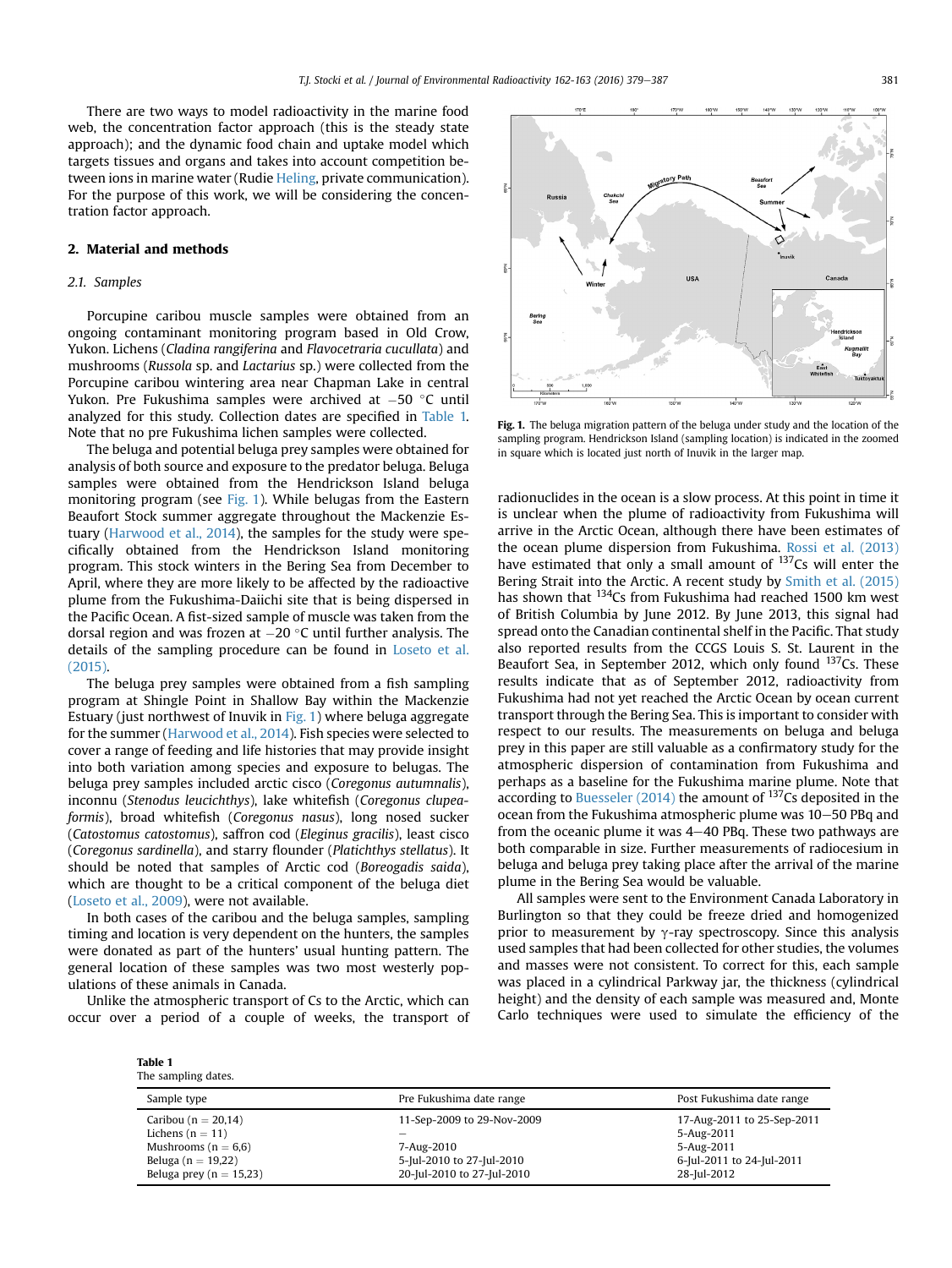detector for each sample matrix.

For some of the beluga samples, there were tendons which could not be homogenized. Since these tendons were a different density, making the samples heterogeneous, they were carefully removed from the samples before the remainder of the sample was measured using  $\gamma$ -ray spectroscopy.

### 2.2. Monte Carlo modelling of the detector efficiencies

Since the samples were all different masses and volumes, Monte Carlo techniques were used to calculate the High Purity Germanium (HPGe) detector efficiencies for these different sample geometries. The Monte Carlo code which was used for this purpose was EGSnrc 4r2.0.0 [\(Kawrakow and Rogers, 2003](#page-7-0)). To ensure that the Monte Carlo simulations were set up correctly, previously measured efficiency standards were modelled. For more information on this please see [Stocki et al. \(2016\)](#page-8-0).

## 2.3. Measurement and analysis of the samples

The samples were measured using a High Purity Germanium detector (HPGe) within a Canberra Gamma Analyst system. This system has a robotic sample changer which automatically changes the samples and measures them. The efficiency of this detector at 1.33 MeV is ~48% relative to a 3 $^{\prime\prime}$  by 3 $^{\prime\prime}$  diameter NaI(Tl) detector. The detector used was a Canberra BE5030.

One of each of the caribou, beluga, and beluga prey samples was measured for 55 h; all others were measured for 12 h. The samples that were measured for longer time were chosen to be the most sensitive (in terms of higher efficiencies) out of all the different sample sizes. The lichen and mushroom samples were measured for between 12 and 24 h.

The samples were then analyzed with the Genie 2000 software (See Canberra website), and with Fitzpeaks [see [http://www.](http://www.jimfitz.co.uk/) jimfi[tz.co.uk/](http://www.jimfitz.co.uk/)]. The calculations of the activity concentration were done in a Microsoft Excel spreadsheet to facilitate the use of the simulated efficiencies.

Because of the concern around the Fukushima accident, the samples were analyzed for  $134Cs$  and  $137Cs$ . The spectra were also searched for photopeaks of other anthropogenic radionuclides. Potassium-40  $(^{40}K)$  was used as a control for the caribou and beluga samples to ensure the system was operating correctly, as it has been previously measured in animals at a fairly consistent level of 100 Bq  $kg^{-1}$  for wet weights (ww). The room background levels of  $40$ K were subtracted from the sample results. Other naturally occurring radionuclides were also observed in the spectra, but these were not quantified.

All of the results were decay corrected to the sampling date.

There were some lichen samples for which neither  $^{137}$ Cs nor  $^{40}$ K were observed, so a geometric mean was calculated by excluding the values which were less than or equal to zero. In this case, an arithmetic mean was calculated and found to be 3.9 Bq  $kg^{-1}$  ww for  $137$ Cs and 7.5 Bq kg<sup>-1</sup> ww for <sup>40</sup>K.

# 2.4. Determination of environmental transport parameters

There are three parameters which could be calculated in terms of lichen-caribou pathway modelling. There is the aggregated transfer coefficient  $(T_{aq})$  which is the activity concentration (Bq  $kg^{-1}$ ) in the food product divided by the radionuclide deposition in soil (Bq m $^{-2}$ ) ([AMAP, 2004; Palsson et al. 2009\)](#page-7-0). For the calculations of  $T_{ag}$  in this study, the amount of fallout deposited on the ground was used and decay corrected. This transfer factor changes with time. Second, there is the transfer coefficient ([Howard](#page-7-0) [et al., 2009](#page-7-0)), which depends on how much lichen the caribou eat. The transfer coefficient is the equilibrium ratio of the activity concentration in meat to the daily dietary radionuclide intake rate. Finally, there is also the concentration ratio [\(Leppanen, 2014](#page-7-0)). It is simply the ratio of the activity concentrations in the caribou (ww) to the lichen (dw) or caribou (ww) to the mushroom (dw) ([Lepp](#page-7-0)änen, 2014; [Howard et al., 2009](#page-7-0)), where ww is wet (fresh) weight and dw is dry weight. In this paper, we have calculated all three of these parameters in order to help guide future environmental pathway modelling.

For the marine samples, bioconcentration factors (BCFs) are the ratio of the contaminant concentration in the whole body (or the tissue) of the organism of interest to the concentration in the water. These ratios can be either dimensionless or have dimensions of L kg<sup>-1</sup> or m<sup>3</sup> kg<sup>-1</sup>. This is consistent with the concentration factor for marine systems defined in TRS 422 ([IAEA, 2004\)](#page-7-0). This parameter represents the net effects of all bioaccumulation and elimination processes affecting the transfer of a radionuclide from food, water, and particulate matter (ingested and/or filtered) to the organism ([ANWAP, 1997\)](#page-7-0). For the fish considered here, for Cs, the IAEA working group recommended number for the Arctic BCF is 0.1  $\mathrm{m}^3$  kg<sup>-1</sup>, similarly for whales it is also 0.1  $\mathrm{m}^3$  kg<sup>-1</sup> ([ANWAP,](#page-7-0) [1997](#page-7-0)).

#### 3. Results

# 3.1. Caribou, mushroom and lichen results

Cesium-134 was not detected (below the detection limits as presented in [Table 2](#page-4-0)) in any of the lichen, mushroom, or caribou samples taken before or after the Fukushima nuclear accident. [Table 3](#page-4-0) depicts the results from this study for the Porcupine caribou, mushroom, and lichen samples, respectively. In [Table 3](#page-4-0) the geometric means of the activity concentrations of  $137$ Cs are listed. There were some cases where the radioisotope was not detected in some samples. In these cases the geometric means of  $137Cs$  have been calculated by removing these zeros.

As further discussed in [Section 4.1,](#page-5-0) the caribou results in this work are lower than the levels measured in 1990 [\(Macdonald et al.,](#page-8-0) [2007\)](#page-8-0) and agree with the effective half-life (as defined in [Macdonald et al. \(2007\)](#page-8-0) and [Taylor et al. \(1985\)](#page-8-0)) for this particular herd. Also the amount of  $137Cs$  in the post Fukushima caribou samples is slightly less than in the samples from before the acci-dent. As shown in [Table 3](#page-4-0), the amount of  $40K$  in the caribou samples has a geometric mean of 80.1 Bq  $kg^{-1}$  ww before the Fukushima accident and a geometric mean of 76.4 Bq  $kg^{-1}$  ww after the accident. Both of these values are close to the 100 Bq  $kg^{-1}$  result that was identified as a check for quality control [\(Macdonald et al.,](#page-8-0) [2007\)](#page-8-0). A t-test was done on the natural logarithmic transformed distributions and it was found that these two distributions are not significantly different at the significance level of 0.05.

Previous work ([Hofmann et al., 1993](#page-7-0)) has also showed that the amount of  $40K$  is not consistent (in lichens), and is dependent on the availability of potassium from either air or soil and from the effect of leaching by precipitation. So unlike the caribou and the beluga case where potassium is regulated within those animals, in lichens there is no consistent value of  $40K$  with which one can compare.

The geometric mean of <sup>137</sup>Cs in the mushrooms samples before and after the accident are relatively consistent at 10 Bq  $kg^{-1}$  ww and 9.1 Bq  $kg^{-1}$  respectively. Potassium-40 in these samples was 80.97 Bq  $kg^{-1}$  and 71.9 Bq  $kg^{-1}$  pre and post Fukushima respectively.

In the caribou, mushrooms, and lichen samples, there were no other unusual radionuclides (namely, anthropogenic gamma emitting radionuclides) found in the individual spectra.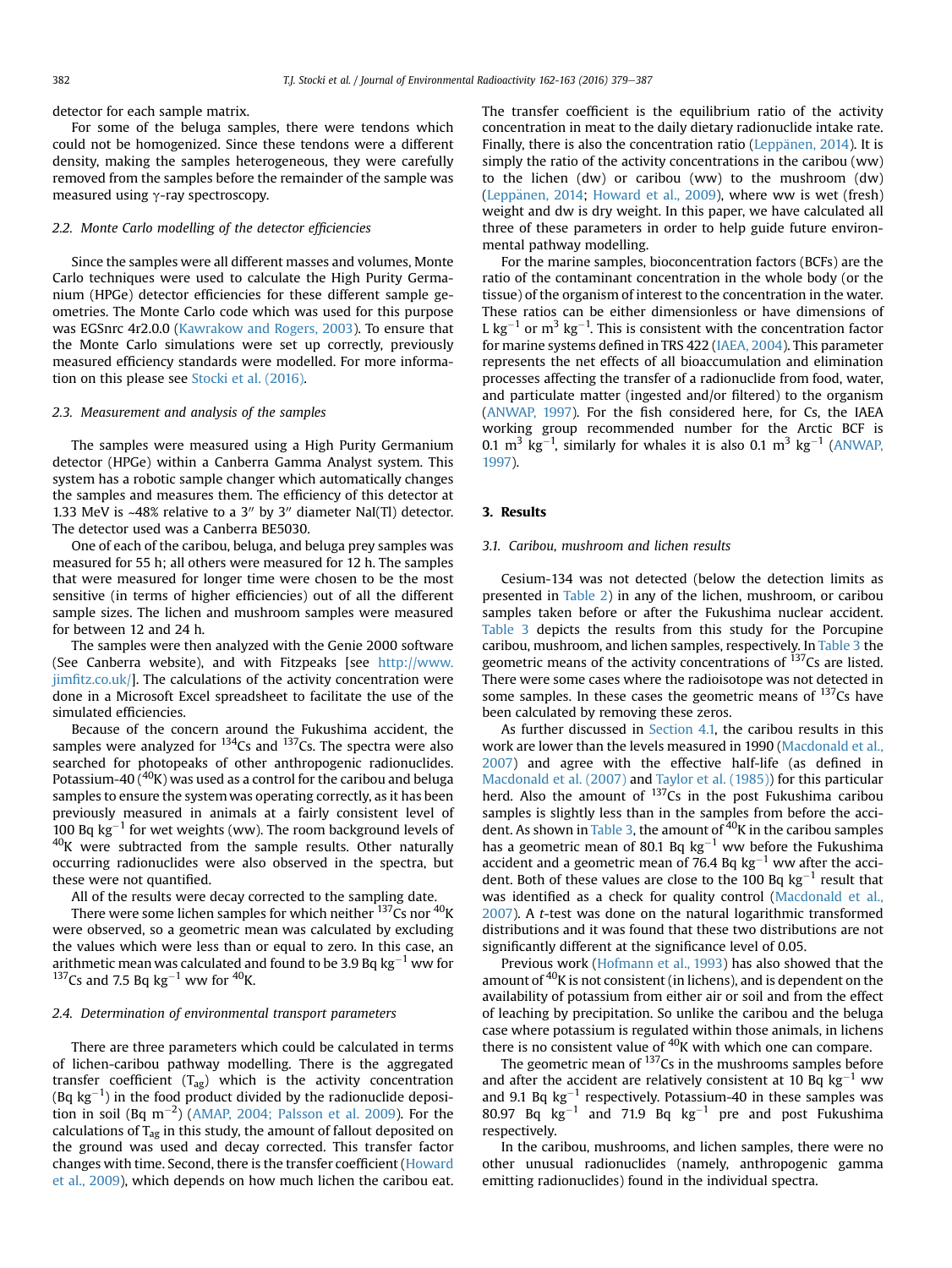# <span id="page-4-0"></span>Table 2

| Minimum Detectable Concentrations (MDC) for the different individual samples for <sup>134</sup> Cs. |  |  |  |  |  |
|-----------------------------------------------------------------------------------------------------|--|--|--|--|--|
|-----------------------------------------------------------------------------------------------------|--|--|--|--|--|

| Sample type | $134$ Cs MDC<br>$(Bq kg^{-1}$ ww) | $137$ Cs MDC<br>$(Bq kg^{-1}$ ww) | Proportion of $^{137}$ Cs assuming $^{134}$ Cs at detection limit<br>$(Bq kg^{-1}$ ww) |
|-------------|-----------------------------------|-----------------------------------|----------------------------------------------------------------------------------------|
| Caribou     | 2.8                               | 1.6                               | 6.2                                                                                    |
| Lichen      | 3.8                               | 3.9                               | 8.4                                                                                    |
| Mushrooms   | 0.6                               | 0.9                               | 1.3                                                                                    |
| Beluga      | 1.7                               | 1.4                               | 3.8                                                                                    |
| Prey        | 0.6                               | 0.2                               | 1.3                                                                                    |

#### Table 3

Previous measurements of Cs and K on the Porcupine caribou herd ([Macdonald et al., 2007\)](#page-8-0) and this work in Bq kg<sup>-1</sup> (ww = wet weight, dw = dry weight). Also from this work, radioactivity in mushrooms (Russola sp. and Lactarius sp.), and in lichen (Cladina rangiferina and Flavocetraria cucullata).

| $Bq kg^{-1}$                                  |    | 137C <sub>S</sub> |                        | 40 <sub>V</sub> |                |                        |             |
|-----------------------------------------------|----|-------------------|------------------------|-----------------|----------------|------------------------|-------------|
|                                               | n  | Geometric mean    | Geo standard deviation | Range           | Geometric mean | Geo standard deviation | Range       |
| Caribou 1990 by [Macdonald et al., 2007] (ww) | 8  | 59                | 2.18                   | $16 - 139$      | 101            | 1.13                   | $84 - 114$  |
| Caribou 2009 pre Fukushima (this work) (ww)   | 20 | 18.8              | 1.6                    | $9.4 - 46$      | 80.1           | 1.4                    | $26 - 116$  |
| Caribou 2011 post Fukushima (this work) (ww)  | 14 | 9.1               | 1.8                    | $3.6 - 20.2$    | 76.4           | 1.2                    | $42 - 98$   |
| Mushrooms Pre Fukushima (ww)                  | 6  | 10.2              | 2.3                    | $2.2 - 35$      | 80.97          | 1.22                   | $63 - 107$  |
| Mushrooms Pre Fukushima (dw)                  | 6  | 90.8              | 2.22                   | $27 - 337$      | 723            | 1.22                   | $517 - 976$ |
| Mushrooms Post Fukushima (ww)                 | 6  | 9.1               | 1.9                    | $0 - 19$        | 71.99          | 1.09                   | $40 - 99$   |
| Mushrooms Post Fukushima (dw)                 | 6  | 72.5              | 2.04                   | $0 - 173$       | 583            | 1.43                   | $362 - 929$ |
| Lichen Post Fukushima (ww) <sup>a</sup>       |    | 5.17              | 2.18                   | $0 - 13.8$      | 13.7           | 1.25                   | $-13-30$    |
| Lichen Post Fukushima (dw) <sup>a</sup>       |    | 10.7              | 1.81                   | $0 - 25$        | 26.7           | 1.79                   | $-110-61$   |

<sup>a</sup> For animals K is regulated in the body of the animal. In plants this may not be the case, so it is possible for plants to have no <sup>40</sup>K. Since <sup>40</sup>K is in the background which is subtracted and gamma spectrometry is a statistical process, it is possible for the background to be slightly lower (within statistics) resulting in a negative value for the amount of  $40$ K.

# 3.2. Beluga and beluga prey sample results

In the measurements of the beluga muscle tissue and the whole fish (beluga prey) individual samples, neither  $134Cs$  nor  $137Cs$  was above detection limits (see Table 2). However, if one summed up all the spectra from the post Fukushima beluga samples (as in Fig. 2), one finds that there was a trace amount of  $137Cs$ , namely  $0.63 \pm 0.23$  Bq kg<sup>-1</sup> (ww). If one summed up all the spectra from the pre Fukushima beluga samples, then  $137Cs$  was not found. For the beluga prey a similar analysis of summing up the spectra was

done and in the pre Fukushima prey samples  $0.14 \pm 0.07$  Bq kg<sup>-1</sup> ww was found. No <sup>137</sup>Cs was observed in the post Fukushima prey samples.

For the beluga samples, the geometric means of the measurements of  $40K$  were 87.2 and 89.2 Bq kg<sup>-1</sup> ww for pre and post Fukushima samples respectively These values are, again, close to our control value of 100 Bq  $kg^{-1}$  (ww). The geometric standard deviations were also 1.2 and 1.1 Bq  $kg^{-1}$  ww respectively and the range of values in the samples was  $65.4-112$  Bq kg<sup>-1</sup> ww, and  $68.8-108$  Bq kg<sup>-1</sup> ww respectively. There were no other unusual



Fig. 2. The signal from Cs-137 from the summation of the spectra from beluga post Fukushima.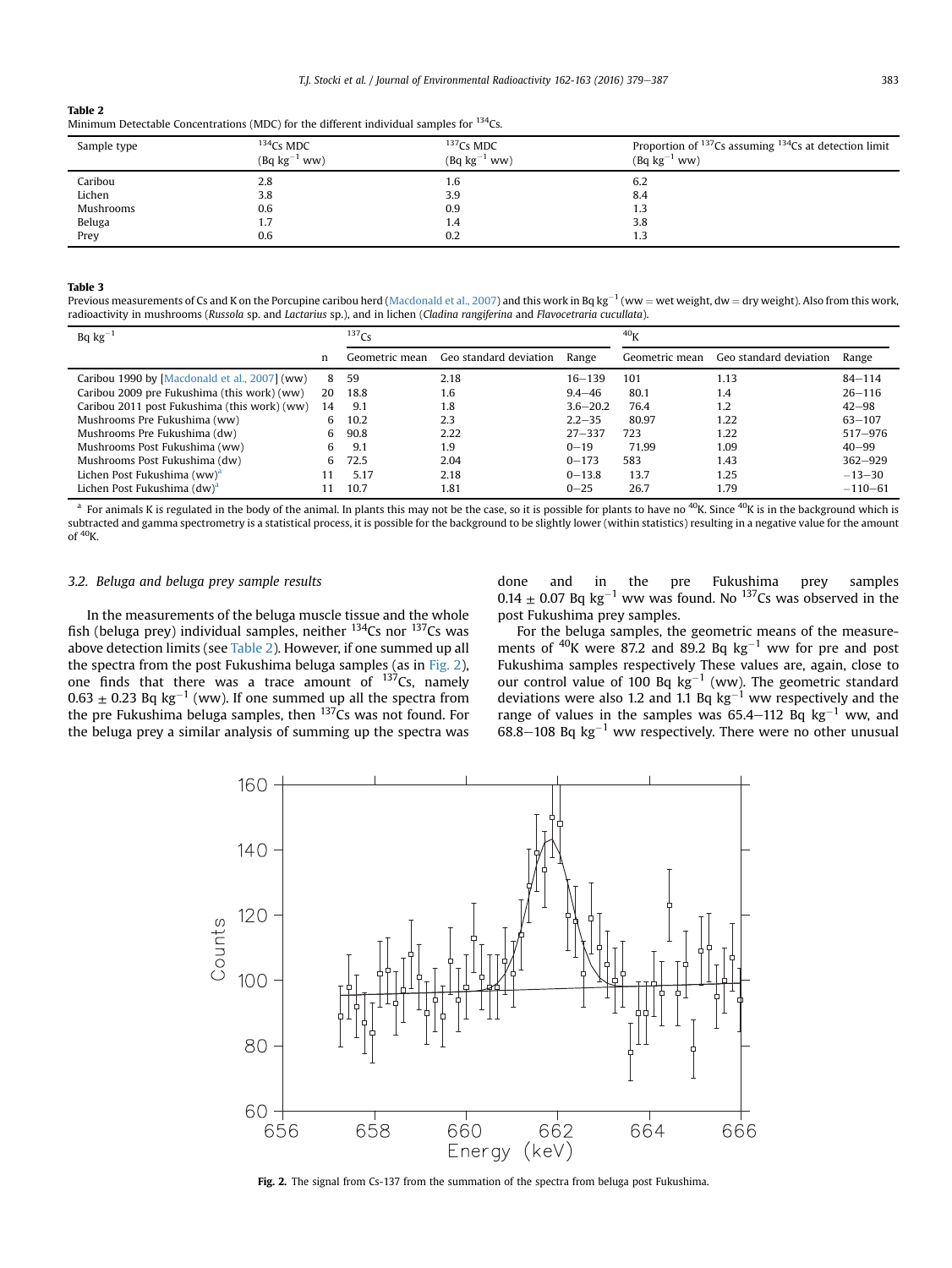<span id="page-5-0"></span>(anthropogenic) radionuclides found in the individual spectra. The naturally occurring radioactive material was not quantified, except for the  $40$ K.

For the beluga prey samples, the geometric means of the measurements of  $40K$  are 96.3 (pre) and 80.7 (post) Bq kg<sup>-1</sup> ww. These values are, again, close to our control value of 100 Bq  $kg^{-1}$  (ww). The geometric standard deviations were also 1.1 and 1.1 Bq kg<sup>-1</sup> ww respectively. The range of values in the samples was 74–118 Bq kg<sup>-1</sup> ww and 66–99 Bq  $\text{kg}^{-1}$  ww. There were no other unusual (anthropogenic) radionuclides found in the individual spectra. The naturally occurring radioactive material was not quantified, except for the <sup>40</sup>K.

# 4. Discussion

## 4.1. The caribou, mushroom, and lichen

If one assumes that the ratio of  $134Cs-137Cs$  directly after the Fukushima accident is 1:1 (see for example [Friese et al., 2013\)](#page-7-0), one would expect that both these radionuclides would be present in the sample if the radiocesium observed was from that particular reactor accident. If one decay corrects that 1:1 ratio, taking into account the time between the Fukushima accident and the last sample to be measured, the ratio becomes 0.45: 1. Since only  $137$ Cs was observed, it is most likely attributable to the atmospheric nuclear weapons tests of the 1960s. In [Table 2,](#page-4-0) the minimum detectable concentrations (MDCs) have been calculated for the various sample media for both <sup>134,137</sup>Cs. Assuming this ratio of 0.45:1 and that the 134Cs activity concentration is at the MDC level, one finds the amount of  $137Cs$  attributed to Fukushima under these as-sumptions (see [Table 2](#page-4-0)). In other words, the amount of  $137Cs$ attributed to Fukushima must be less than these values, given that  $134$ Cs has not been observed. The measurements preceding this work on the same caribou herd in the early 1990s by [Macdonald](#page-8-0) [et al. \(2007\)](#page-8-0) are shown in [Table 3](#page-4-0). Comparing these results to our results here, we find that there is a decrease, as one would expect if there was no major effect from the Fukushima nuclear accident. The next step would be to see if our results are consistent with the effective half-life (which is a combination of the physical half-life and the environmental removal process) of  $137$ Cs.

By using the measured values for the activity concentrations for just the Porcupine caribou herd from [Macdonald et al. \(2007\)](#page-8-0) and the values in this study, and by grouping the geometric means of the activity concentrations by year (see  $Fig. 3$ ), we can estimate the effective half-life of  $137$ Cs in the environment for the Porcupine



Amount of 137Cs in Porcupine Caribou

caribou herd using our results (two data points near 2010), and data from [Macdonald](#page-8-0) [et al. \(2007\).](#page-8-0) The solid line is the fit to the data, and the error bars are 1 $\sigma$  error bars. The error bars for this figure were based on the geometric standard deviations, with appropriate error analysis applied. The activity concentration is in Bq  $kg^{-1}$  and the samples were taken from caribou muscle.

herd. The estimation is done by fitting these data (Fig. 3) to an exponential function:

$$
C(t) = Ae^{-Ln(2)t/T_{eff}} \tag{1}
$$

where  $C(t)$  is the concentration in caribou muscle as a function of time, A is the concentration at time zero, t is time in years, and  $T_{\text{eff}}$  is the effective half-life in years. Using this, the effective half-life in the environment for this herd is found to be  $6.9 \pm 0.6$  years, which is consistent with the values reported in [Macdonald et al. \(2007\)](#page-8-0) for all Canadian herds. The two values in the figure for 2009 and 2011 are from this study. The data was fit using MINUIT [\(James, 1998\)](#page-7-0), where each data point was weighted by its error. This result indicates that there was no effect from a new source and is further evidence that the <sup>137</sup>Cs measured in the caribou samples is from historical fallout from the 1950s and 1960s, and not from the recent accident. [Skuterud et al. \(2005\)](#page-8-0) noticed that there seemed to be two groups of results of this effective half-life in reindeer in the literature. One group had an effective half-life of about  $3-5$  years ([Åhman and Åhman \(1994\), Amundsen \(1995\), Åhman et al.](#page-7-0) [\(2001\)\)](#page-7-0) and another in northern Fennoscandia which had an effective half-live of about  $6-9$  years [\(Åhman et al. \(2001\)](#page-7-0) [Westerlund et al. \(1987\)](#page-8-0)). Our result agrees with the second group, which makes sense because the Porcupine herd lives at the same latitude as northern Fennoscandia. The explanation is due to the shorter growing season in the north which tends to increase half-lives. This explanation is consistent with the work of [Taylor](#page-8-0) [et al. \(1985\)](#page-8-0), which looked at effective half-lives in lichens as a function of latitude in Canada.

In the work of [Hofmann et al. \(1993\)](#page-7-0), as in other studies on lichen sampled in Canada, a dramatic increase in the amount of  $137$ Cs was observed after the Chernobyl accident. The amount of <sup>137</sup>Cs measured in this study is consistent with, or lower than, pre Chernobyl levels measured in lichens [\(Hofmann et al., 1993;](#page-7-0) [Rissanen and Rahola, 1990; Svoboda and Taylor, 1979; Taylor](#page-7-0) [et al., 1988; Hutchison-Benson et al., 1985,](#page-7-0) [Rissanen and Rahola,](#page-8-0) [1989](#page-8-0)) at various locations. This indicates that there was very little impact from the Fukushima accident on the lichen samples measured in this study. It also gives us a good baseline for comparison. In previous studies, some lichen samples showed evidence of a recent atmospheric test ([Svoboda and Taylor, 1979](#page-8-0)), through the detection of the following short lived radionuclides:  $^{144}$ Ce,  $141$ Ce,  $103$ Ru,  $95$ Zr and  $95$ Nb. Of those isotopes, only  $144$ Ce has a long enough half-life (285 days) to have been present in the samples in our study. In our work <sup>144</sup>Ce was not found in the samples. The absence of this short lived radioisotope in our samples is further evidence that there was very little impact from the Fukushima accident on the Porcupine caribou, the lichens and the mushrooms in the corresponding area.  $144$ Ce was included in the source term estimated by [WHO \(2012\).](#page-8-0)

The Chernobyl accident showed the potential importance of mushrooms as a source of ingested radiocesium [\(AMAP, 2004](#page-7-0)). The comparison between our results and the AMAP shows that the levels of <sup>137</sup>Cs in mushrooms from the Yukon are much lower than in other parts of the world. The lack of <sup>134</sup>Cs in our samples, and the low level of <sup>137</sup>Cs, shows that there was no effect from Fukushima on the mushrooms sampled.

The Health Canada recommended action levels for the ingestion of contaminated food [\(Health Canada, 2000](#page-7-0)) for  $^{137}$ Cs is 1000 Bq  $kg^{-1}$ <sup>1</sup>. Concentrations found in caribou, beluga, beluga **Fig. 3.** Determining the effective half-life of <sup>137</sup>Cs in the home range of the Porcupine prey, and mushrooms from this study are well below this level.

 $1$  The guideline does not specify wet weight, fresh weight, or dry weight. It should be matched to the intake rate units.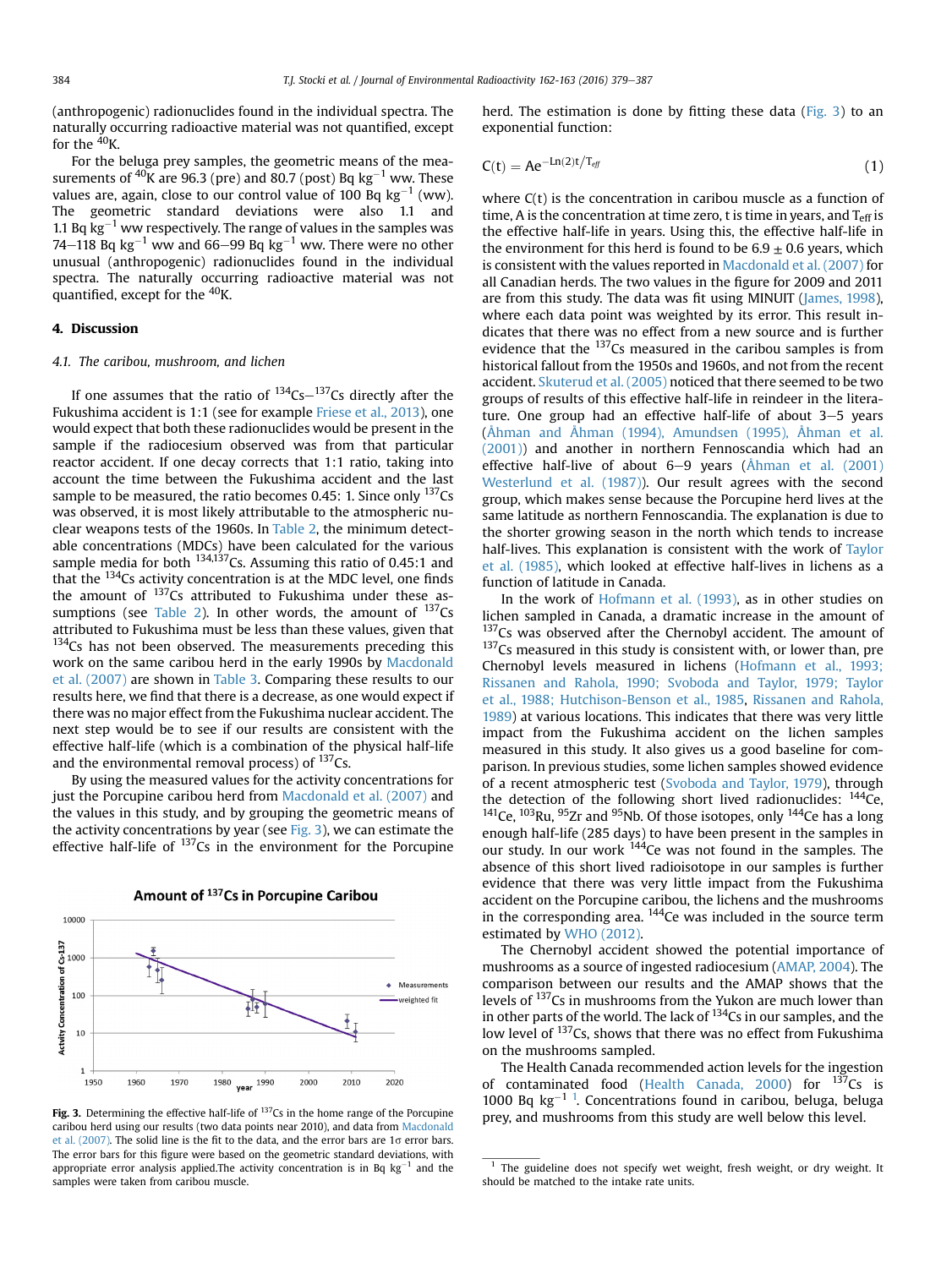Since both [Macdonald et al. \(2007\)](#page-8-0) and our study found little and no effect of Chernobyl and Fukushima respectively, we conclude that the  $137$ Cs currently in Porcupine caribou is from weapons fallout from the 1960s. Although we do not have measurements of Cs deposition in the home range of this herd, using estimates of global fallout as a function of latitude (Table 6 of Annex E of [UNSCEAR, 1982\)](#page-8-0), we can estimate deposition rates for  $Cs^{137}$  as 1.42 kBq m<sup>-2</sup> pre Fukushima and 1.37 kBq m<sup>-2</sup> post Fukushima in this area (between 60 and 70 $^{\circ}$  north). Note that these values are 1000 times larger than the estimate deposition from Fukushima.  $T_{\text{ag}}$ values were subsequently calculated for lichens, mushrooms and caribou and were found to be consistently lower than those reported in the literature [\(AMAP, 2004\)](#page-7-0) (Table 4). If one uses the results for  $T_{\text{ag}}$  for lichens previous to this work, one finds that for a deposition of 10 Bq  $m^{-2}$  [\(Health Canada, 2015\)](#page-7-0), one gets values between 1 times and 5 times the MDC for  $^{134}$ Cs ([Table 2\)](#page-4-0).

Since lichen and caribou samples were taken in the same year, it is possible to estimate concentration ratios, which are simply the ratio of the activity concentrations of the caribou (ww) to the lichen (dry weight - dw) or caribou (ww) to the mushroom (dw) (Leppänen, 2014; Howard et al., 2009). These concentration ratios have been calculated and are presented in [Table 5.](#page-7-0) Again, these concentration factors, like the aggregate ones, change with time. Our values are smaller than the concentration factor for elemental Cs in caribou determined by [Sheppard et al. \(2010\)](#page-8-0) which has a value of 3.1.

Finally, by using the results presented in Fig. 6 in the paper by [Allaye-Chan et al. \(1990\),](#page-7-0) one can estimate the intake rate of lichens for August and September for the Porcupine herd and average that number to find 2.2 kg  $d^{-1}$  for lichens. Using the activity concentrations measured in this study for  $137$ Cs in both lichens and caribou, one can calculate the transfer coefficient which is estimated at 0.55 d  $kg^{-1}$  for lichens to caribou. This estimated value assumes the caribou only receives Cs from lichens. This is a similar value to the fractional transfer (fm) calculated by [Jones et al. \(1989\)](#page-7-0) in reindeer. That group found fm =  $0.65$  d kg<sup>-1</sup> (January through April), = 0.36 d kg<sup>-1</sup> (July), = 0.29 d kg<sup>-1</sup> (August), = 0.24 d kg<sup>-1</sup> (September). Our value is also slightly smaller than the elemental Cs transfer coefficient value determined by [Sheppard et al. \(2010\),](#page-8-0) which is 0.89 d kg $^{-1}$ .

# 4.2. Beluga and beluga prey

For the prey, neither  $^{137}$ Cs nor  $^{134}$ Cs was detected in the individual spectra. When the spectra (for all the prey species) were added for the pre Fukushima case, a small amount of  $137Cs$  was found  $0.14 \pm 0.07$  Bq kg<sup>-1</sup> ww. This value is 4.5 times lower than the value for the beluga so clearly the beluga prey are not a health risk to people.

In [Cooper et al. \(2000\)](#page-7-0) they measured  $^{137}$ Cs at 1.17  $\pm$  0.76 Bq kg<sup>-1</sup> dw (or 0.38 Bq kg<sup>-1</sup> ww) in all tissues (blubber, epidermis, muscle, kidney, and liver) of beluga from North Slope Borough and from Resolute. These values are of the same order of magnitude as found in this research. Interestingly, in that same paper they mention that in the Beaufort Sea, the activity concentration of <sup>137</sup>Cs in water was between 1 and 4 Bq m<sup>-3</sup> (0.001–0.004 Bq kg<sup>-1</sup>). This is similar to the levels measured in 2008 by [Smith et al. \(2011\)](#page-8-0) of 1–5 Bq m<sup>-3</sup> (0.001–0.005 Bq kg<sup>-1</sup>), depending on the depth in the Canadian Basin.

Like the results of [Cooper et al. \(2000\),](#page-7-0) if one divides the measurements from this research (beluga and beluga prey) by the activity concentrations in sea water from the measurements in 2008 by [Smith et al. \(2011\),](#page-8-0) one obtains concentration factors of 3 orders of magnitude. Cooper mentions that these 3 orders of magnitude

Table 4

Aggregate transfer factors for caribou, lichens, and mushrooms. Values in brackets are estimated average deposition (kBq m $^{-2}$ ).

| Study                                             | Lichens                       | Mushrooms               | Caribou                 |
|---------------------------------------------------|-------------------------------|-------------------------|-------------------------|
|                                                   | $(m^2 \text{ kg}^{-1})$       | $(m^2 \text{ kg}^{-1})$ | $(m^2 \text{ kg}^{-1})$ |
|                                                   |                               |                         |                         |
| This work pre Fukushima (2009)                    |                               | $0.0071 \pm 0.0016^b$   | $0.0131 + 0.0011$       |
|                                                   |                               | (1.43)                  | (1.43)                  |
|                                                   |                               | (summer)                | (autumn)                |
| This work post Fukushima (2011)                   | $0.0038 \pm 0.0016$           | $0.0066 \pm 0.0015$     | $0.0066 \pm 0.0013$     |
|                                                   | (1.37)                        | (1.37)                  | (1.37)                  |
|                                                   | (summer)                      | (summer)                | (summer)                |
| Reindeer Lom [Skuterud et al., 2014] autumn 2011  |                               |                         | 0.039                   |
|                                                   |                               |                         | (15)                    |
| Reindeer Lom [Skuterud et al., 2014] winter 2011  |                               |                         | 0.023                   |
|                                                   |                               |                         | (12)                    |
| Reindeer Lom [Skuterud et al., 2014] autumn 1987  |                               |                         | 0.18                    |
|                                                   |                               |                         | (27)                    |
| Reindeer Lom [Skuterud et al., 2014] winter 1986  |                               |                         | 0.62                    |
|                                                   |                               |                         | (22)                    |
| Reindeer from multiple districts                  |                               |                         | 0.15 to 1.87            |
| [Åhman et al., 2001]                              |                               |                         |                         |
| Reindeer multiple herding districts               |                               |                         | 0.23 to 1.07            |
| [Åhman 2007]                                      |                               |                         | (depending on season)   |
| Reindeer multiple herding districts               |                               |                         | 0.12 to 0.76            |
| [Åhman and Åhman 1994]                            |                               |                         | (depending on season)   |
| Lichens Vaga                                      | $(4.0 \pm 14) \times 10^{-3}$ |                         |                         |
| [Skuterud et al., 2005]                           |                               |                         |                         |
| IAEA 2013 <sup>c</sup>                            | $0.3 - 0.5$                   |                         |                         |
|                                                   |                               |                         |                         |
| Ramzaev et al., 1991 <sup>d</sup>                 | 1.0                           |                         |                         |
| <b>IAEA (2010)</b>                                | 1.4                           |                         |                         |
| IAEA 2013 <sup>e</sup>                            | $0.2 - 2.0$                   |                         |                         |
| Russula spp. Kola peninsula AMAP 2004 (1992-2000) |                               | $0.029 \pm 0.002$       |                         |
| Mezen & Nenets AO regions AMAP 2004 (1992-2000).  |                               | $0.0160 \pm 0.0032$     |                         |

<sup>b</sup> Error assuming 0.01 kBq m<sup>-2</sup> on UNSCEAR value (none was quoted) and using geometric standard deviation.

 $\frac{c}{d}$  Based on data from [Hanson 1982.](#page-7-0)

Also in [IAEA 2013.](#page-7-0)

Based on data from [Hofmann et al., 1993](#page-7-0).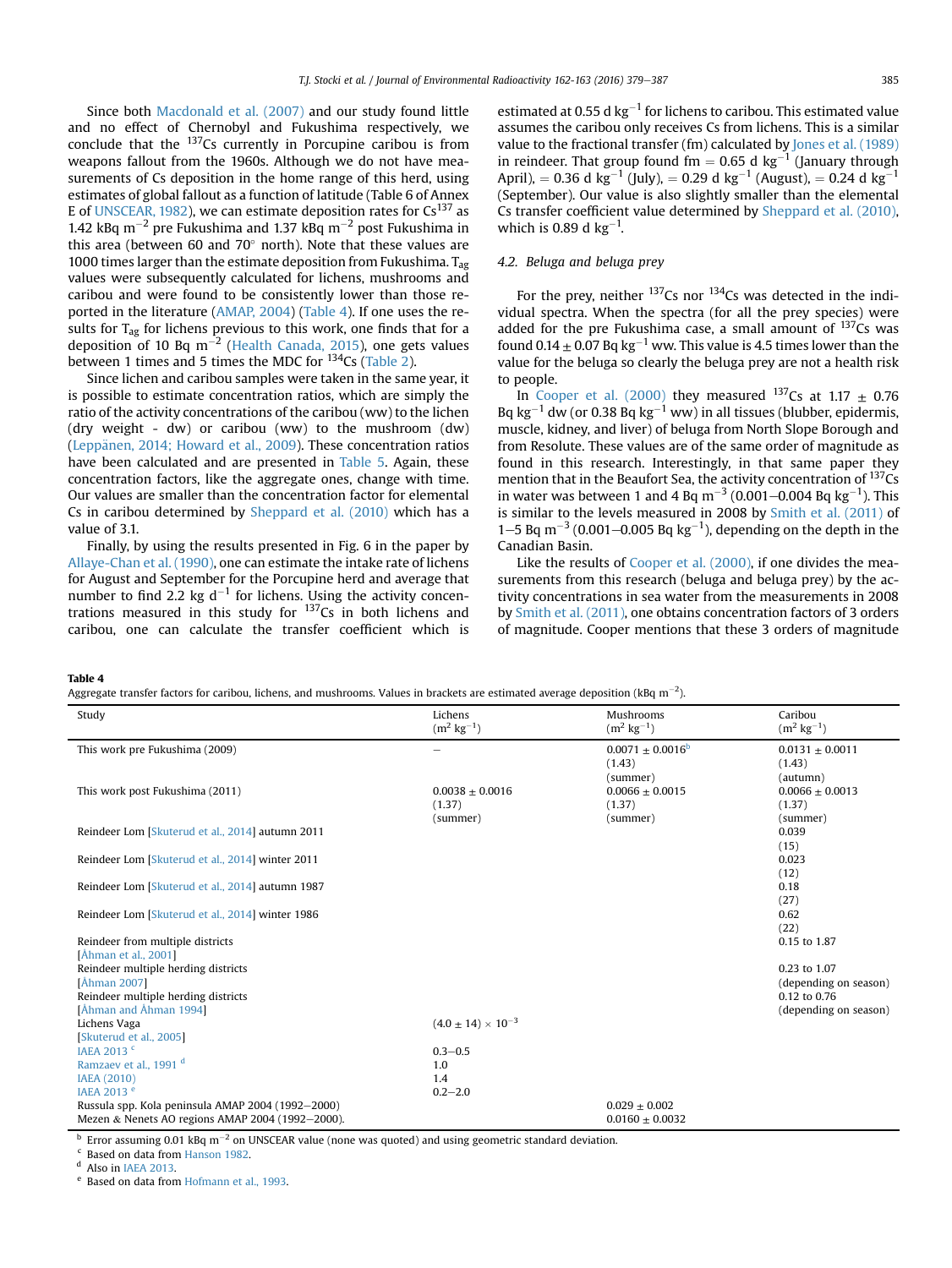#### <span id="page-7-0"></span>Table 5

The concentration ratios (CR) (fw dw<sup>-1</sup>) for caribou/lichen and caribou/mushroom.

|                                      | of CR | Geometric mean Geometric standard<br>deviation of CR |
|--------------------------------------|-------|------------------------------------------------------|
| Pre Fukushima caribou/<br>mushrooms  | 0.207 | 3.8                                                  |
| Post Fukushima caribou/<br>lichens   | 0.85  | 3.6                                                  |
| Post Fukushima caribou/<br>mushrooms | 0.125 | 39                                                   |

are consistent with partitioning coefficients (Kd) found in laboratory experiments. This, however, is not the same as the results of Kasamatsu and Ishikawa (1997), which had concentration factors of one or two orders of magnitude in marine fishes. They, however, explain that concentration factors of three orders of magnitude can occur for Cs in sea water and biotic concentrations in the highest trophic levels, and beluga are high-level predators.

### 5. Conclusion

The activity concentrations in important matrices (lichens) and sources of food (caribou, beluga, mushrooms and beluga forage fish) in the north have been measured in samples collected before and after the Fukushima accident in 2011. There was no indication of  $134Cs$  in any of the samples. Measurements of  $137Cs$  in caribou were consistent with fallout from weapons testing from the 1950s and 1960s. Measurements of  $137Cs$  in lichens and mushrooms, in combination with the caribou measurements, yielded calculations of aggregate transfer factors and transfer coefficients. Measurements in individual samples of beluga and beluga prey did not show any  $137$ Cs; however, when the spectra of the post Fukushima samples were summed together, a trace amount of  $137$ Cs was detected which was consistent with predictions of <sup>137</sup>Cs from weapons fallout in the Arctic waters. The results of this study showed that there was no increase in radioactivity in these caribou or beluga as a result of the atmospheric plume from the Fukushima nuclear accident. A followup study is needed to determine if there is any affect from the oceanic Fukushima plume of radioactivity.

# Acknowledgements

We would like to thank the Northern Contaminants Program (NCP) for funding this research (project number M-26). We thank all the Hunters and Trappers Committees that helped with this project, especially the Tuktoyaktuk Hunters and Trappers Committee and the Inuvialuit Game Council for initiating the beluga portion of this work. We need to also acknowledge Kadri Isakar, Weihua Zhang, Ari Leponnen and Shawn Donaldson, for their insights and guidance. Of course none of this would be possible without the hard work of the hunters who provided the samples through the various monitoring programs, so they are more than deserving of a special thanks. We should thank Tracey Loewen and Gail Bolia for sample preparation from DFO of beluga and fish. Thanks also to Martin Keinzler and Mike Suitor (Yukon Government) and the hunters of Old Crow, Yukon who assisted with caribou sample collections and to Annika Trimble and Tamara Hansen (Aurora Research Institute) and Logan Florkiewicz who assisted with lichen collections.

#### References

[Aarkrog, A., Dahlgaard, H., Nielson, S.P., 2000. Environmental radioactive contam](http://refhub.elsevier.com/S0265-931X(16)30175-8/sref1)[ination in Greenland: a 35 year retrospect. Sci. Total. Environ. 245, 233](http://refhub.elsevier.com/S0265-931X(16)30175-8/sref1)-[248.](http://refhub.elsevier.com/S0265-931X(16)30175-8/sref1) [Åhman, B., 2007. Modelling radiocaesium transfer and long-term changes in](http://refhub.elsevier.com/S0265-931X(16)30175-8/sref2) [reindeer. J. Environ. Radioact. 98, 153](http://refhub.elsevier.com/S0265-931X(16)30175-8/sref2)-[165.](http://refhub.elsevier.com/S0265-931X(16)30175-8/sref2)

[Åhman, B., Wright, S.M., Howard, B.J., 2001. Effect of origin of radiocaesium on the](http://refhub.elsevier.com/S0265-931X(16)30175-8/sref3) [transfer from fallout to reindeer meat. Sci. Total Environ. 278, 171](http://refhub.elsevier.com/S0265-931X(16)30175-8/sref3)-[181.](http://refhub.elsevier.com/S0265-931X(16)30175-8/sref3)

[Åhman, B., Åhman, G., 1994. Radiocesium in swedish reindeer after the Chernobyl](http://refhub.elsevier.com/S0265-931X(16)30175-8/sref4) fallout: seasonal variations and long-term decline. Health Phys.  $66, 503-512$ .

- [Allaye-Chan, A.C., White, R.G., Holleman, D.F., Russell, D.E., 1990. Seasonal con](http://refhub.elsevier.com/S0265-931X(16)30175-8/sref5)[centrations of cesium-137 in rumen content, skeletal muscles and feces of](http://refhub.elsevier.com/S0265-931X(16)30175-8/sref5) [caribou from the Porcupine heard: lichen ingestion rates and implications for](http://refhub.elsevier.com/S0265-931X(16)30175-8/sref5) human consumption. Rangifer 10 (Special Issue 3),  $17-24$ .
- [AMAP, 2004. AMAP \(Arctic Monitoring and Assessment Programme\) Assessment](http://refhub.elsevier.com/S0265-931X(16)30175-8/sref6) [2002: Radioactivity in the Arctic. Arctic Monitoring and Assessment Pro](http://refhub.elsevier.com/S0265-931X(16)30175-8/sref6)[gramme, Olso, Norway, p. 100 xi.](http://refhub.elsevier.com/S0265-931X(16)30175-8/sref6)
- ANWAP. D. Layton, R. Edson, M. Varela and B. Napier, 1997. Radionuclides in the Arctic Seas from the Former Soviet Union: Potential Health and Ecological Risks. Lawrence Livermore National Laboratory Nov. 1, 1997, UCRL-CR-136696.
- [Amundsen, I., 1995. Radiocaesium contamination in Norway. Radiat. Prot. Dosim.](http://refhub.elsevier.com/S0265-931X(16)30175-8/sref8)  $62, 53 - 57$  $62, 53 - 57$
- [Avery, S.V., 1996. Fate of caesium in the environment: distribution between the](http://refhub.elsevier.com/S0265-931X(16)30175-8/sref9) [abiotic and biotic components of aquatic and terrestrial ecosystems. J. Environ.](http://refhub.elsevier.com/S0265-931X(16)30175-8/sref9) Radioact. 30,  $139 - 171$ .
- [Buesseler, K.O., 2014. Fukushima and ocean radioactivity. Oceanography 27 \(1\),](http://refhub.elsevier.com/S0265-931X(16)30175-8/sref10)  $92 - 105$  $92 - 105$  $92 - 105$
- [CODEX, 1995. General Standards for Contaminants and Toxins in Food and Feed.](http://refhub.elsevier.com/S0265-931X(16)30175-8/sref11)  $CONFX$  STAN 193 $-1995$  $-1995$ .
- [Cooper, et al., 2000. Radionuclide contaminant burdens in arctic marine mammals](http://refhub.elsevier.com/S0265-931X(16)30175-8/sref12) [harvested during subsistence hunting. Arctic 53, 174](http://refhub.elsevier.com/S0265-931X(16)30175-8/sref12)-[182.](http://refhub.elsevier.com/S0265-931X(16)30175-8/sref12)
- [Eisenbud, M., Gesell, T., 1997. Environmental Radioactivity From Natural, Industrial,](http://refhub.elsevier.com/S0265-931X(16)30175-8/sref64) [and Military Sources, fourth ed. Academic Press, San Diego.](http://refhub.elsevier.com/S0265-931X(16)30175-8/sref64)
- [Friese, J.I., Kephart, R.F., Lucas, D.D., 2013. Comparison of radionuclide ratios in at](http://refhub.elsevier.com/S0265-931X(16)30175-8/sref13)[mospheric nuclear explosions and nuclear releases from Chernobyl and](http://refhub.elsevier.com/S0265-931X(16)30175-8/sref13) [Fukushima seen in gamma ray spectrometry. J. Radioanal. Nucl. Chem. 296,](http://refhub.elsevier.com/S0265-931X(16)30175-8/sref13) [899](http://refhub.elsevier.com/S0265-931X(16)30175-8/sref13)-903
- [Hanson, W.C., 1980. In: Hanson, W.C. \(Ed.\), Transuranic Elements in the Environ](http://refhub.elsevier.com/S0265-931X(16)30175-8/sref14)[ment. Department of Energy, Spring](http://refhub.elsevier.com/S0265-931X(16)30175-8/sref14)field, VA, pp. 441-[458.](http://refhub.elsevier.com/S0265-931X(16)30175-8/sref14)
- [Hanson,](http://refhub.elsevier.com/S0265-931X(16)30175-8/sref15) [W.C.,](http://refhub.elsevier.com/S0265-931X(16)30175-8/sref15) [1982.](http://refhub.elsevier.com/S0265-931X(16)30175-8/sref15) <sup>137</sup>Cs concentrations in northern alaskan eskimos, 1962-79: [effects of ecological, cultural and political factors. Health Phys. 42, 433](http://refhub.elsevier.com/S0265-931X(16)30175-8/sref15)-[447.](http://refhub.elsevier.com/S0265-931X(16)30175-8/sref15)
- [Harwood, L.A., Smith, T.G., 2002. Whales of the Inuvialuit settlement region in](http://refhub.elsevier.com/S0265-931X(16)30175-8/sref16) Canada'[s western arctic: an overview and outlook. Arctic 55 \(Suppl. 1\), 77](http://refhub.elsevier.com/S0265-931X(16)30175-8/sref16)-[93](http://refhub.elsevier.com/S0265-931X(16)30175-8/sref16).
- [Harwood, L.A., Iacozza, J., et al., 2014. Belugas in the Mackenzie river estuary, NT,](http://refhub.elsevier.com/S0265-931X(16)30175-8/sref17) [Canada: habitat use and hot spots in the tarium niryutait marine protected area.](http://refhub.elsevier.com/S0265-931X(16)30175-8/sref17) [Ocean Coast. Manag. 100 \(0\), 128](http://refhub.elsevier.com/S0265-931X(16)30175-8/sref17)-[138.](http://refhub.elsevier.com/S0265-931X(16)30175-8/sref17)
- [Hauser, D.D., Laidre, K.L., Suydam, R.S., Richard, P.R., 2014. Population-speci](http://refhub.elsevier.com/S0265-931X(16)30175-8/sref18)fic home ranges and migration timing of Pacifi[c Arctic beluga whales \(Delphinapterus](http://refhub.elsevier.com/S0265-931X(16)30175-8/sref18) [leucas\). Polar Biol. 37, 1171](http://refhub.elsevier.com/S0265-931X(16)30175-8/sref18)-[1183.](http://refhub.elsevier.com/S0265-931X(16)30175-8/sref18)
- [Health and Welfare Canada, 1987. Environmental Radioactivity in Canada, 1986. 87-](http://refhub.elsevier.com/S0265-931X(16)30175-8/sref19) [EHD-136.](http://refhub.elsevier.com/S0265-931X(16)30175-8/sref19)
- Health Canada, 2000. Canadian Guidelines for the Restriction of Radioactively Contaminated Food and Water Following a Nuclear Emergency. See website. [http://www.hc-sc.gc.ca/ewh-semt/pubs/contaminants/emergency-urgence/](http://www.hc-sc.gc.ca/ewh-semt/pubs/contaminants/emergency-urgence/index-eng.php) [index-eng.php.](http://www.hc-sc.gc.ca/ewh-semt/pubs/contaminants/emergency-urgence/index-eng.php)
- [Health Canada, 2015. Special Environmental Radiation in Canada Report on](http://refhub.elsevier.com/S0265-931X(16)30175-8/sref21) [Fukushima Accident Contaminants, ISBN 978-0-660-02800-2. Technical Report.](http://refhub.elsevier.com/S0265-931X(16)30175-8/sref21) [Surveillance of Fukushima Emissions in Canada March to June 2011. November](http://refhub.elsevier.com/S0265-931X(16)30175-8/sref21) [2015](http://refhub.elsevier.com/S0265-931X(16)30175-8/sref21).
- Heling, R. RIP, Personal communication.
- [Hofmann,](http://refhub.elsevier.com/S0265-931X(16)30175-8/sref23) [W.,](http://refhub.elsevier.com/S0265-931X(16)30175-8/sref23) [Attarpour,](http://refhub.elsevier.com/S0265-931X(16)30175-8/sref23) [N.,](http://refhub.elsevier.com/S0265-931X(16)30175-8/sref23) [Lettner,](http://refhub.elsevier.com/S0265-931X(16)30175-8/sref23) [H.,](http://refhub.elsevier.com/S0265-931X(16)30175-8/sref23) [Turk,](http://refhub.elsevier.com/S0265-931X(16)30175-8/sref23) [R.,](http://refhub.elsevier.com/S0265-931X(16)30175-8/sref23) [1993.](http://refhub.elsevier.com/S0265-931X(16)30175-8/sref23) <sup>137</sup>Cs Concentrations in li[chens before and after the Chernobyl accident. Health Phys. 64, 70](http://refhub.elsevier.com/S0265-931X(16)30175-8/sref23)-[73](http://refhub.elsevier.com/S0265-931X(16)30175-8/sref23).
- [Howard, B., et al., 2009. Radionuclide transfer to animal products: revised recom](http://refhub.elsevier.com/S0265-931X(16)30175-8/sref24)mended transfer coeffi[cient values. J. Environ. Radioact. 100, 263](http://refhub.elsevier.com/S0265-931X(16)30175-8/sref24)-[273.](http://refhub.elsevier.com/S0265-931X(16)30175-8/sref24)
- [Huda, W., Sourkes, A.M., Tracy, B.L., 1988. Chernobyl](http://refhub.elsevier.com/S0265-931X(16)30175-8/sref25) [the radiological impact on](http://refhub.elsevier.com/S0265-931X(16)30175-8/sref25) [Canada. Can. Assoc. Radiol. J. 39, 37](http://refhub.elsevier.com/S0265-931X(16)30175-8/sref25)–[41.](http://refhub.elsevier.com/S0265-931X(16)30175-8/sref25)<br>Hutchison-Benson, E., Svoboda, J., Taylor, H.W., 1985. The latitudinal inventory of
- [137Cs in vegetation and topsoil in northern Canada, 1980. Can. J. Bot. 63,](http://refhub.elsevier.com/S0265-931X(16)30175-8/sref26) [784](http://refhub.elsevier.com/S0265-931X(16)30175-8/sref26)-[791.](http://refhub.elsevier.com/S0265-931X(16)30175-8/sref26)
- IAEA, 2004. Sediment Distribution Coeffi[cients and Concentration Factors for Biota](http://refhub.elsevier.com/S0265-931X(16)30175-8/sref27) [in the Marine Environment. Technical Reports Series no. 422.](http://refhub.elsevier.com/S0265-931X(16)30175-8/sref27)
- [IAEA, 2013. Environmental Sensitivity in Nuclear Emergencies in Rural and Semi](http://refhub.elsevier.com/S0265-931X(16)30175-8/sref28)[natural Environments. Report of Working Group 8, Environmental Sensitivity](http://refhub.elsevier.com/S0265-931X(16)30175-8/sref28) [of EMRAS II Topical Heading Approaches for Assessing Emergency Situations.](http://refhub.elsevier.com/S0265-931X(16)30175-8/sref28) [IAEA-TECDOC-1719.](http://refhub.elsevier.com/S0265-931X(16)30175-8/sref28)
- [IAEA, 2010. Handbook of Parameter Values for the Prediction of Radionuclide](http://refhub.elsevier.com/S0265-931X(16)30175-8/sref29) [Transfer in Terrestrial and Freshwater Environments. IAEA, Vienna. Technical](http://refhub.elsevier.com/S0265-931X(16)30175-8/sref29) [Reports Series No. 472](http://refhub.elsevier.com/S0265-931X(16)30175-8/sref29).
- [Jones, B.E.V., Eriksson, O., Nordvist, M., 1989. Radiocesium uptake in reindeer on](http://refhub.elsevier.com/S0265-931X(16)30175-8/sref31) [natural pasture. Sci. Total. Environ. 85, 207](http://refhub.elsevier.com/S0265-931X(16)30175-8/sref31)-[212](http://refhub.elsevier.com/S0265-931X(16)30175-8/sref31).
- [James, F., 1998. Minuit Function Minimization and Error Analysis Reference Manual,](http://refhub.elsevier.com/S0265-931X(16)30175-8/sref32) [Version 94.1 CERN Program Library Long Writeup D506](http://refhub.elsevier.com/S0265-931X(16)30175-8/sref32).
- [Kawrakow, I., Rogers, D.W.O., 2003. The EGSnrc Code System: Monte Carlo Simu](http://refhub.elsevier.com/S0265-931X(16)30175-8/sref33)[lation of Electron and Photon Transport/NRC User Codes for EGSnrc. NRCC](http://refhub.elsevier.com/S0265-931X(16)30175-8/sref33) [Report PIRS-701/702 National Research Council of Canada.](http://refhub.elsevier.com/S0265-931X(16)30175-8/sref33)
- [Kasamatsu,](http://refhub.elsevier.com/S0265-931X(16)30175-8/sref34) [F.,](http://refhub.elsevier.com/S0265-931X(16)30175-8/sref34) [Ishikawa,](http://refhub.elsevier.com/S0265-931X(16)30175-8/sref34) [Y.,](http://refhub.elsevier.com/S0265-931X(16)30175-8/sref34) [1997.](http://refhub.elsevier.com/S0265-931X(16)30175-8/sref34) [Natural](http://refhub.elsevier.com/S0265-931X(16)30175-8/sref34) [variations](http://refhub.elsevier.com/S0265-931X(16)30175-8/sref34) [of](http://refhub.elsevier.com/S0265-931X(16)30175-8/sref34) [radionuclide](http://refhub.elsevier.com/S0265-931X(16)30175-8/sref34) <sup>137</sup>Cs concen[tration in marine organisms with special reference to the effect of food habits](http://refhub.elsevier.com/S0265-931X(16)30175-8/sref34) and trophic level. Mar. Ecol. Prog. Ser.  $160$ ,  $109-120$  $109-120$ .
- [Lepp](http://refhub.elsevier.com/S0265-931X(16)30175-8/sref65)ä[nen, Ari, 2014. personal communication](http://refhub.elsevier.com/S0265-931X(16)30175-8/sref65).
- [Loseto, L.L., Stern, G.A., Connelly, T.L., Deibel, D., Gemmill, B., Prokopowicz, A.,](http://refhub.elsevier.com/S0265-931X(16)30175-8/sref35)